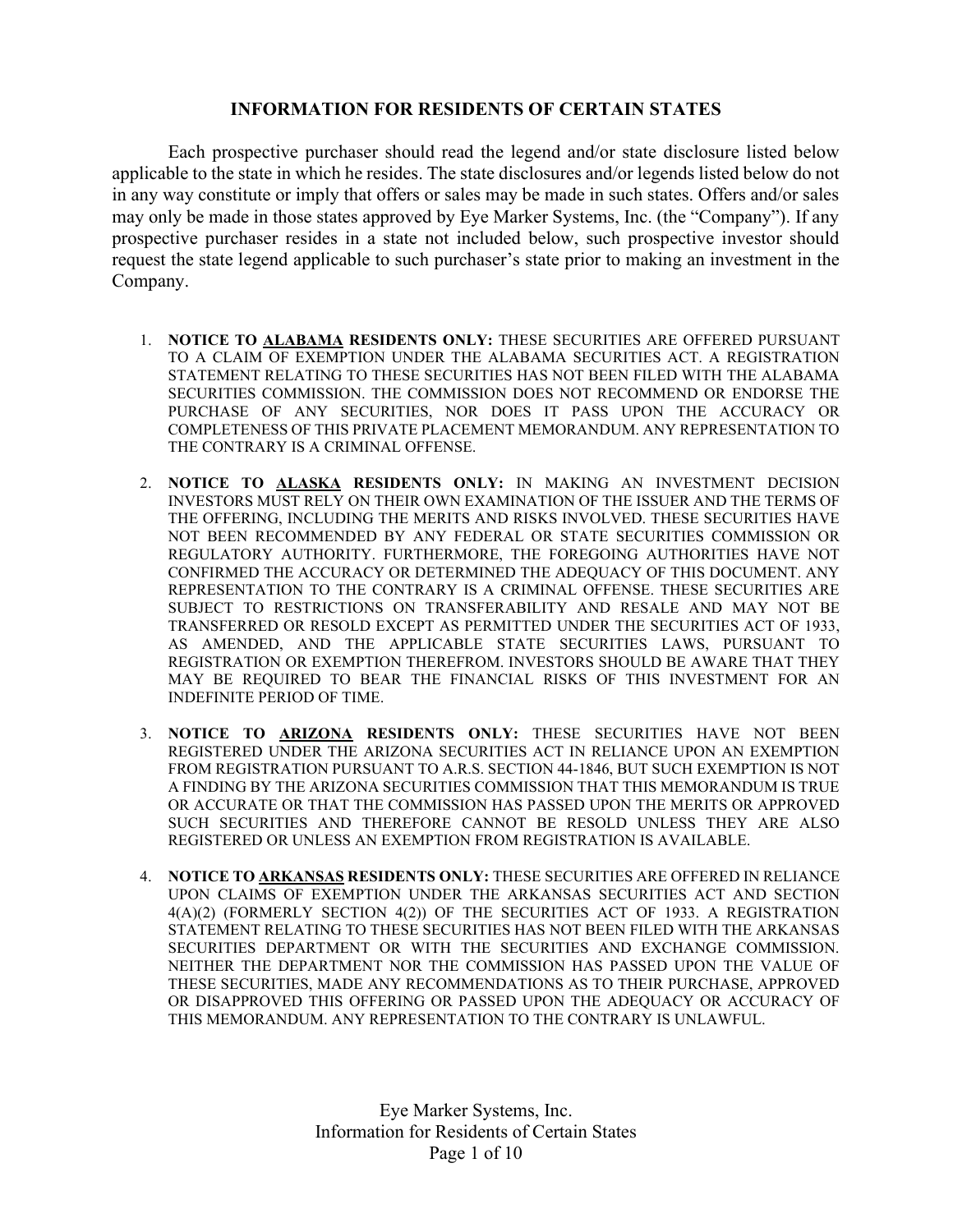- 5. NOTICE TO CALIFORNIA RESIDENTS ONLY: THESE SECURITIES HAVE NOT BEEN REGISTERED UNDER THE SECURITIES ACT OF 1933, AS AMENDED, OR THE CALIFORNIA CORPORATIONS CODE BY REASON OF SPECIFIC EXEMPTIONS THEREUNDER RELATING TO THE LIMITED AVAILABILITY OF THIS OFFERING. THESE SECURITIES CANNOT BE SOLD, TRANSFERRED, OR OTHERWISE DISPOSED OF TO ANY PERSON OR ENTITY UNLESS THEY ARE SUBSEQUENTLY REGISTERED OR AN EXEMPTION FROM REGISTRATION IS AVAILABLE. IT IS UNLAWFUL TO CONSUMMATE A SALE OR TRANSFER THE SECURITIES OFFERED HEREBY, OR ANY INTEREST THEREIN, OR TO RECEIVE ANY CONSIDERATION THEREFORE, WITHOUT THE PRIOR WRITTEN CONSENT OF THE COMMISSIONER OF CORPORATIONS OF THE STATE OF CALIFORNIA, EXCEPT AS PERMITTED IN THE COMMISSIONER'S RULES. SALE OF THE SECURITIES WHICH ARE THE SUBJECT OF THIS OFFERING HAVE NOT BEEN QUALIFIED WITH COMMISSIONER OF CORPORATIONS OF THE STATE OF CALIFORNIA AND THE ISSUANCE OF SUCH SECURITIES OR PAYMENT OR RECEIPT OF ANY PART OF THE CONSIDERATION THEREFORE PRIOR TO SUCH QUALIFICATIONS IS UNLAWFUL, UNLESS THE SALE OF SECURITIES IS EXEMPTED FROM QUALIFICATION BY SECTION 25100, 25102, OR 25104 OF THE CALIFORNIA CORPORATIONS CODE. THE RIGHTS OF ALL PARTIES TO THIS OFFERING ARE EXPRESSLY CONDITION UPON SUCH QUALIFICATIONS BEING OBTAINED, UNLESS THE SALE IS SO EXEMPT.
- 6. NOTICE TO COLORADO RESIDENTS ONLY: THE SECURITIES HAVE NOT BEEN REGISTERED UNDER THE SECURITIES ACT OF 1933, AS AMENDED, OR THE COLORADO SECURITIES ACT OF 1991 BY REASON OF SPECIFIC EXEMPTIONS THEREUNDER RELATING TO THE LIMITED AVAILABILITY OF THE OFFERING. THESE SECURITIES CANNOT BE RESOLD, TRANSFERRED OR OTHERWISE DISPOSED OF TO ANY PERSON OR ENTITY UNLESS SUBSEQUENTLY REGISTERED UNDER THE SECURITIES ACT OF 1933, AS AMENDED, OR THE COLORADO SECURITIES ACT, IF SUCH REGISTRATION IS REQUIRED, OR UNLESS AN EXEMPTION FROM SUCH REGISTRATION IS AVAILABLE. THESE SECURITIES HAVE NOT BEEN APPROVED OR DISAPPROVED BY THE COMMISSION OF SECURITIES OF THE STATE OF COLORADO, NOR HAS THE COMMISSION OF SECURITIES PASSED UPON THE ACCURACY OR ADEQUACY OF THIS MEMORANDUM. ANY REPRESENTATION TO THE CONTRARY IS UNLAWFUL.
- 7. NOTICE TO CONNECTICUT RESIDENTS ONLY: THESE SECURITIES HAVE NOT BEEN APPROVED OR DISAPPROVED BY THE BANKING COMMISSIONER OF THE STATE OF CONNECTICUT NOR HAS THE COMMISSIONER PASSED UPON THE ACCURACY OR ADEQUACY OF THE OFFERING. ANY REPRESENTATION TO THE CONTRARY IS UNLAWFUL.
- 8. NOTICE TO DELAWARE RESIDENTS ONLY: IF YOU ARE A DELAWARE RESIDENT, YOU ARE HEREBY ADVISED THAT THESE SECURITIES ARE BEING OFFERED IN A TRANSACTION EXEMPT FROM THE REGISTRATION REQUIREMENTS OF THE DELAWARE SECURITIES ACT. THE SECURITIES CANNOT BE SOLD OR TRANSFERRED EXCEPT IN A TRANSACTION WHICH IS EXEMPT UNDER THE ACT OR PURSUANT TO AN EFFECTIVE REGISTRATION STATEMENT UNDER THE ACT OR IN A TRANSACTION WHICH IS OTHERWISE IN COMPLIANCE WITH THE ACT.
- 9. NOTICE TO DISTRICT OF COLUMBIA RESIDENTS ONLY: IN MAKING AN INVESTMENT DECISION, INVESTORS MUST RELY ON THEIR OWN EXAMINATION OF THE ISSUER AND THE ISSUER'S DISCLOSURE STATEMENT, INCLUDING THE TERMS OF THE OFFERING AND THE MERITS AND RISKS INVOLVED. THESE SECURITIES HAVE NOT BEEN RECOMMENDED BY ANY FEDERAL OR STATE SECURITIES REGULATOR OR THE DEPARTMENT OF INSURANCE, SECURITIES AND BANKING OR OTHER REGULATORY AUTHORITY. FURTHERMORE, THE FOREGOING AUTHORITIES HAVE NOT CONFIRMED THE ACCURACY OR DETERMINED THE ADEQUACY OF THIS DOCUMENT. ANY REPRESENTATION TO THE CONTRARY IS A CRIMINAL OFFENSE. THESE SECURITIES ARE SUBJECT TO RESTRICTIONS ON

Eye Marker Systems, Inc. Information for Residents of Certain States Page 2 of 10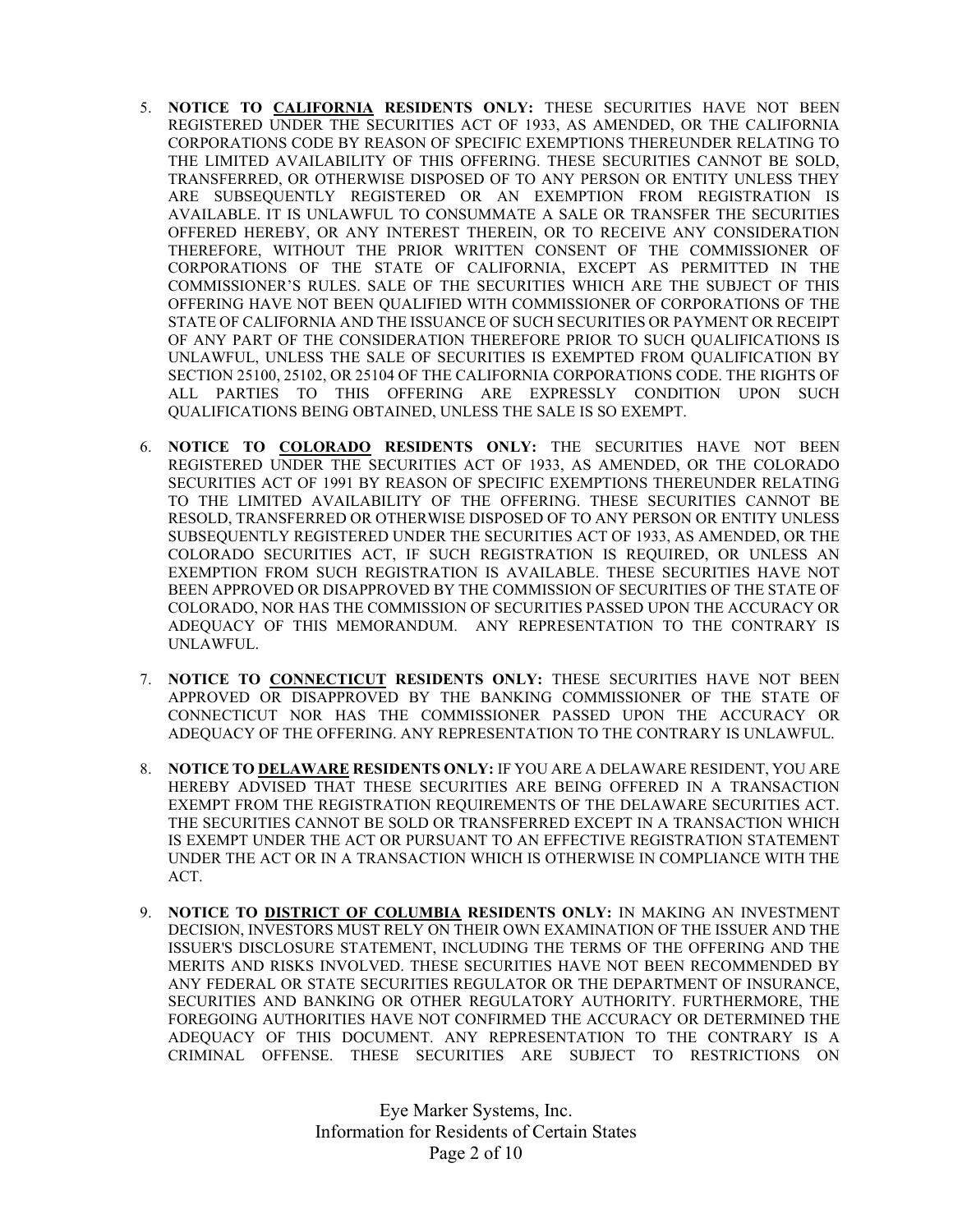TRANSFERABILITY AND RESALE AND MAY NOT BE TRANSFERRED OR RESOLD EXCEPT AS PERMITTED BY SUBSECTION (e) OF SEC RULE 147 (17 C.F.R. 230.147(e)) AS PROMULGATED UNDER THE SECURITIES ACT OF 1933, AS AMENDED, AND THE APPLICABLE DISTRICT OF COLUMBIA SECURITIES LAWS, PURSUANT TO REGISTRATION OR EXEMPTION THEREFROM. INVESTORS SHOULD BE AWARE THAT THEY WILL BE REQUIRED TO BEAR THE FINANCIAL RISKS OF THIS INVESTMENT FOR AN INDEFINITE PERIOD OF TIME.

- 10. NOTICE TO FLORIDA RESIDENTS ONLY: THE SECURITIES DESCRIBED HEREIN HAVE NOT BEEN REGISTERED WITH THE FLORIDA DIVISION OF SECURITIES AND INVESTOR PROTECTION UNDER THE FLORIDA SECURITIES ACT. THE SECURITIES REFERRED TO HEREIN WILL BE SOLD TO, AND ACQUIRED BY, THE HOLDER IN A TRANSACTION EXEMPT UNDER SECTION 517.061 OF SAID ACT. IN ADDITION, ALL OFFEREES WHO ARE FLORIDA RESIDENTS SHOULD BE AWARE THAT SECTION 517.061(11)(a)(5) OF THE ACT PROVIDES, IN RELEVANT PART, AS FOLLOWS: "WHEN SALES ARE MADE TO FIVE OR MORE PERSONS IN FLORIDA, ANY SALE IN FLORIDA MADE PURSUANT TO THIS MEMORANDUM IS VOIDABLE BY THE PURCHASER IN SUCH SALE EITHER WITHIN 3 DAYS AFTER THE FIRST TENDER OF CONSIDERATION IS MADE BY THE PURCHASER TO THE ISSUER, AN AGENT OF THE ISSUER OR AN ESCROW AGENT OR WITHIN 3 DAYS AFTER THE AVAILABILITY OF THAT PRIVILEGE IS COMMUNICATED TO SUCH PURCHASER, WHICHEVER OCCURS LATER." THE AVAILABILITY OF THE PRIVILEGE TO VOID SALES PURSUANT TO SECTION 517.061(11) IS HEREBY COMMUNICATED TO EACH FLORIDA OFFEREE. EACH PERSON ENTITLED TO EXERCISE THE PRIVILEGE TO AVOID SALES GRANTED BY SECTION 517.061(11)(a)(5) AND WHO WISHES TO EXERCISE SUCH RIGHT, MUST, WITHIN 3 DAYS AFTER THE TENDER OF ANY AMOUNT TO THE COMPANY OR TO ANY AGENT OF THE COMPANY (INCLUDING THE SELLING AGENT OR ANY OTHER DEALER ACTING ON BEHALF OF THE COMPANY OR ANY SALESMAN OF SUCH DEALER) OR AN ESCROW AGENT CAUSE A WRITTEN NOTICE OR TELEGRAM TO BE SENT TO THE COMPANY AT THE ADDRESS PROVIDED IN THIS MEMORANDUM. SUCH LETTER OR TELEGRAM MUST BE SENT AND, IF POSTMARKED, POSTMARKED ON OR PRIOR TO THE END OF THE AFOREMENTIONED THIRD DAY. IF A PERSON IS SENDING A LETTER, IT IS PRUDENT TO SEND SUCH LETTER BY CERTIFIED MAIL, RETURN RECEIPT REQUESTED, TO ASSURE THAT IT IS RECEIVED AND ALSO TO EVIDENCE THE TIME IT WAS MAILED. SHOULD A PERSON MAKE THIS REQUEST ORALLY, HE MUST ASK FOR WRITTEN CONFIRMATION THAT HIS REQUEST HAS BEEN RECEIVED.
- 11. NOTICE TO GEORGIA RESIDENTS ONLY: THESE SECURITIES ARE OFFERED IN A TRANSACTION EXEMPT FROM THE REGISTRATION REQUIREMENTS OF THE GEORGIA SECURITIES ACT. THE SECURITIES CANNOT BE SOLD OR TRANSFERRED EXCEPT IN A TRANSACTION WHICH IS EXEMPT UNDER THE ACT OR PURSUANT TO AN EFFECTIVE REGISTRATION STATEMENT UNDER THE ACT OR IN A TRANSACTION WHICH IS OTHERWISE IN COMPLIANCE WITH THE ACT.
- 12. NOTICE TO HAWAII RESIDENTS ONLY: NEITHER THIS MEMORANDUM NOR THE SECURITIES DESCRIBED HEREIN HAVE BEEN APPROVED OR DISAPPROVED BY THE COMMISSIONER OF SECURITIES OF THE STATE OF HAWAII NOR HAS THE COMMISSIONER PASSED UPON THE ACCURACY OR ADEQUACY OF THIS MEMORANDUM.
- 13. NOTICE TO IDAHO RESIDENTS ONLY: THESE SECURITIES EVIDENCED HEREBY HAVE NOT BEEN REGISTERED UNDER THE IDAHO SECURITIES ACT IN RELIANCE UPON EXEMPTION FROM REGISTRATION PURSUANT TO SECTION 30-14-203 OR 302(c) THEREOF AND MAY NOT BE SOLD, TRANSFERRED, PLEDGED OR HYPOTHECATED EXCEPT IN A TRANSACTION WHICH IS EXEMPT UNDER SAID ACT OR PURSUANT TO AN EFFECTIVE REGISTRATION UNDER SAID ACT.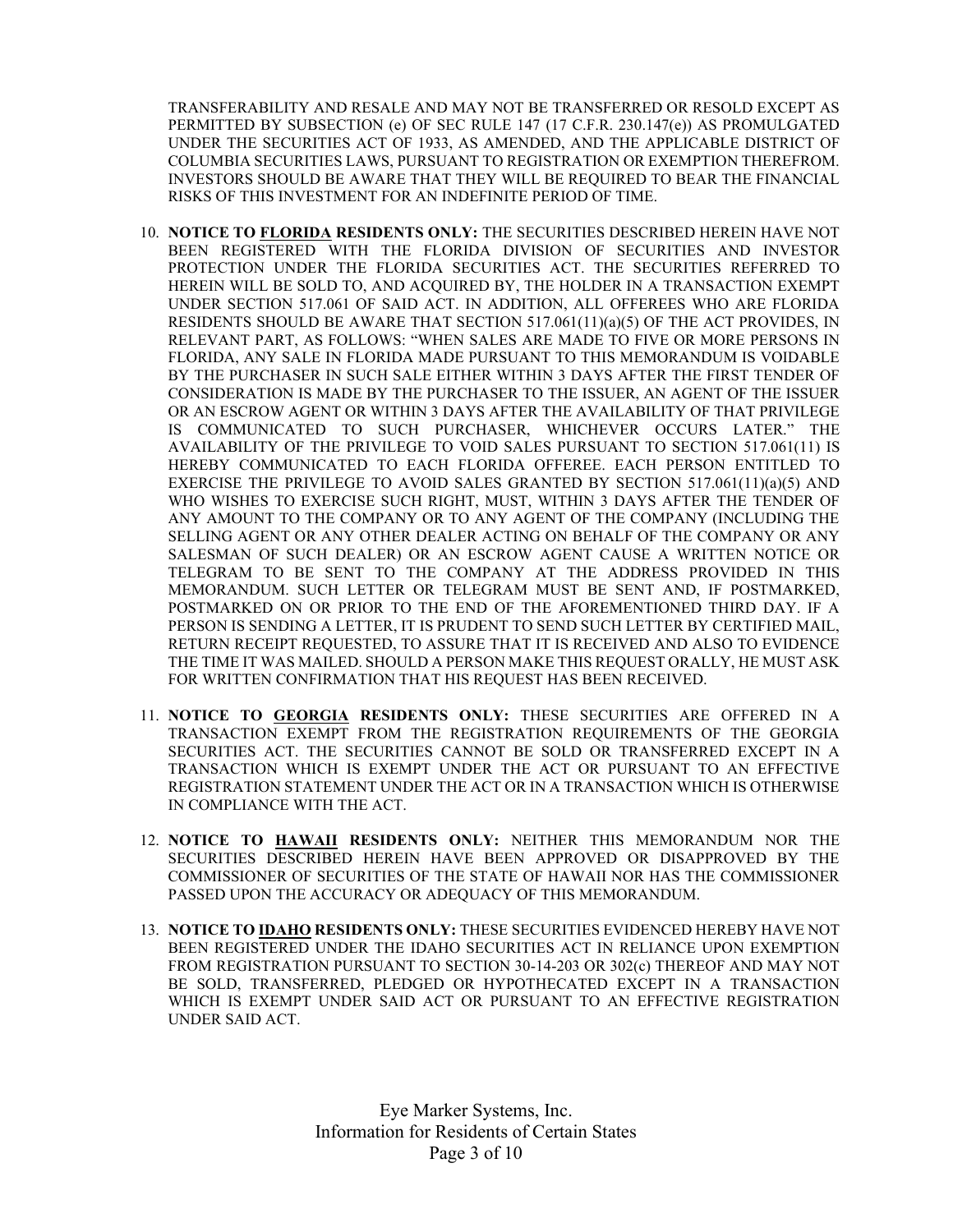- 14. NOTICE TO ILLINOIS RESIDENTS: THESE SECURITIES HAVE NOT BEEN APPROVED OR DISAPPROVED BY THE SECRETARY OF THE STATE OF ILLINOIS NOR HAS THE STATE OF ILLINOIS PASSED UPON THE ACCURACY OR ADEQUACY OF THE MEMORANDUM. ANY REPRESENTATION TO THE CONTRARY IS UNLAWFUL.
- 15. NOTICE TO INDIANA RESIDENTS ONLY: IN MAKING AN INVESTMENT DECISION, INVESTORS MUST RELY ON THEIR OWN EXAMINATION OF THE ISSUER AND THE TERMS OF THE OFFERING, INCLUDING THE MERITS AND RISKS INVOLVED. THESE SECURITIES HAVE NOT BEEN RECOMMENDED BY ANY FEDERAL OR STATE SECURITIES COMMISSION OR DIVISION OR OTHER REGULATORY AUTHORITY. FURTHERMORE, THE FOREGOING AUTHORITIES HAVE NOT CONFIRMED THE ACCURACY OR DETERMINED THE ADEQUACY OF THIS DOCUMENT. ANY REPRESENTATION TO THE CONTRARY IS A CRIMINAL OFFENSE. THESE SECURITIES ARE SUBJECT TO RESTRICTIONS ON TRANSFERABILITY AND RESALE AND MAY NOT BE TRANSFERRED OR RESOLD EXCEPT AS PERMITTED BY SUBSECTION (e) OF SECURITIES RULE 147 (17 CFR 230.147(e)) AS PROMULGATED UNDER THE SECURITIES ACT OF 1933, AS AMENDED, AND THE APPLICABLE STATE SECURITIES LAWS, PURSUANT TO REGISTRATION OR EXEMPTION THEREFROM. INVESTORS SHOULD BE AWARE THAT THEY WILL BE REQUIRED TO BEAR THE FINANCIAL RISKS OF THIS INVESTMENT FOR AN INDEFINITE PERIOD OF TIME.
- 16. NOTICE TO IOWA RESIDENTS ONLY: IN MAKING AN INVESTMENT DECISION, INVESTORS MUST RELY ON THEIR OWN EXAMINATION OF THE PERSON OR ENTITY CREATING THE SECURITIES AND THE TERMS OF THE OFFERING, INCLUDING THE MERITS AND RISKS INVOLVED. THESE SECURITIES HAVE NOT BEEN RECOMMENDED AND THE FOREGOING AUTHORITIES HAVE NOT CONFIRMED THE ACCURACY OR DETERMINED THE ADEQUACY OF THIS DOCUMENT. ANY REPRESENTATION TO THE CONTRARY IS A CRIMINAL OFFENSE. THESE SECURITIES ARE SUBJECT TO RESTRICTIONS ON TRANSFERABILITY AND RESALE AND MAY NOT BE TRANSFERRED OR RESOLD EXCEPT AS PERMITTED UNDER THE SECURITIES ACT, AND THE APPLICABLE STATE SECURITIES LAWS, PURSUANT TO REGISTRATION OR EXEMPTION THEREFROM. INVESTORS SHOULD BE AWARE THAT THEY WILL BE REQUIRED TO BEAR THE FINANCIAL RISKS OF THIS INVESTMENT FOR AN INDEFINITE PERIOD OF TIME.
- 17. NOTICE TO KANSAS RESIDENTS ONLY: IF AN INVESTOR ACCEPTS AN OFFER TO PURCHASE ANY OF THE SECURITIES, THE INVESTOR IS HEREBY ADVISED THE SECURITIES WILL BE SOLD TO AND ACQUIRED BY IT/HIM/HER IN A TRANSACTION EXEMPT FROM REGISTRATION UNDER THE KANSAS SECURITIES ACT AND MAY NOT BE RE-OFFERED FOR SALE, TRANSFERRED, OR RESOLD EXCEPT IN COMPLIANCE WITH SUCH ACT AND APPLICABLE RULES PROMULGATED THEREUNDER.
- 18. NOTICE TO KENTUCKY RESIDENTS ONLY: IF AN INVESTOR ACCEPTS AN OFFER TO PURCHASE ANY OF THE SECURITIES, THE INVESTOR IS HEREBY ADVISED THE SECURITIES WILL BE SOLD TO AND ACQUIRED BY IT/HIM/HER IN A TRANSACTION EXEMPT FROM REGISTRATION UNDER TITLE 808 OF THE KENTUCKY SECURITIES ACT AND MAY NOT BE RE-OFFERED FOR SALE, TRANSFERRED, OR RESOLD EXCEPT IN COMPLIANCE WITH SUCH ACT AND APPLICABLE RULES PROMULGATED THEREUNDER.
- 19. NOTICE TO LOUISIANA RESIDENTS ONLY: IF AN INVESTOR ACCEPTS AN OFFER TO PURCHASE ANY OF THE SECURITIES, THE INVESTOR IS HEREBY ADVISED THE SECURITIES WILL BE SOLD TO AND ACQUIRED BY IT/HIM/HER IN A TRANSACTION EXEMPT FROM REGISTRATION UNDER THE LOUISIANA SECURITIES LAW AND MAY NOT BE RE-OFFERED FOR SALE, TRANSFERRED, OR RESOLD EXCEPT IN COMPLIANCE WITH SUCH ACT AND APPLICABLE RULES PROMULGATED THEREUNDER.

Eye Marker Systems, Inc. Information for Residents of Certain States Page 4 of 10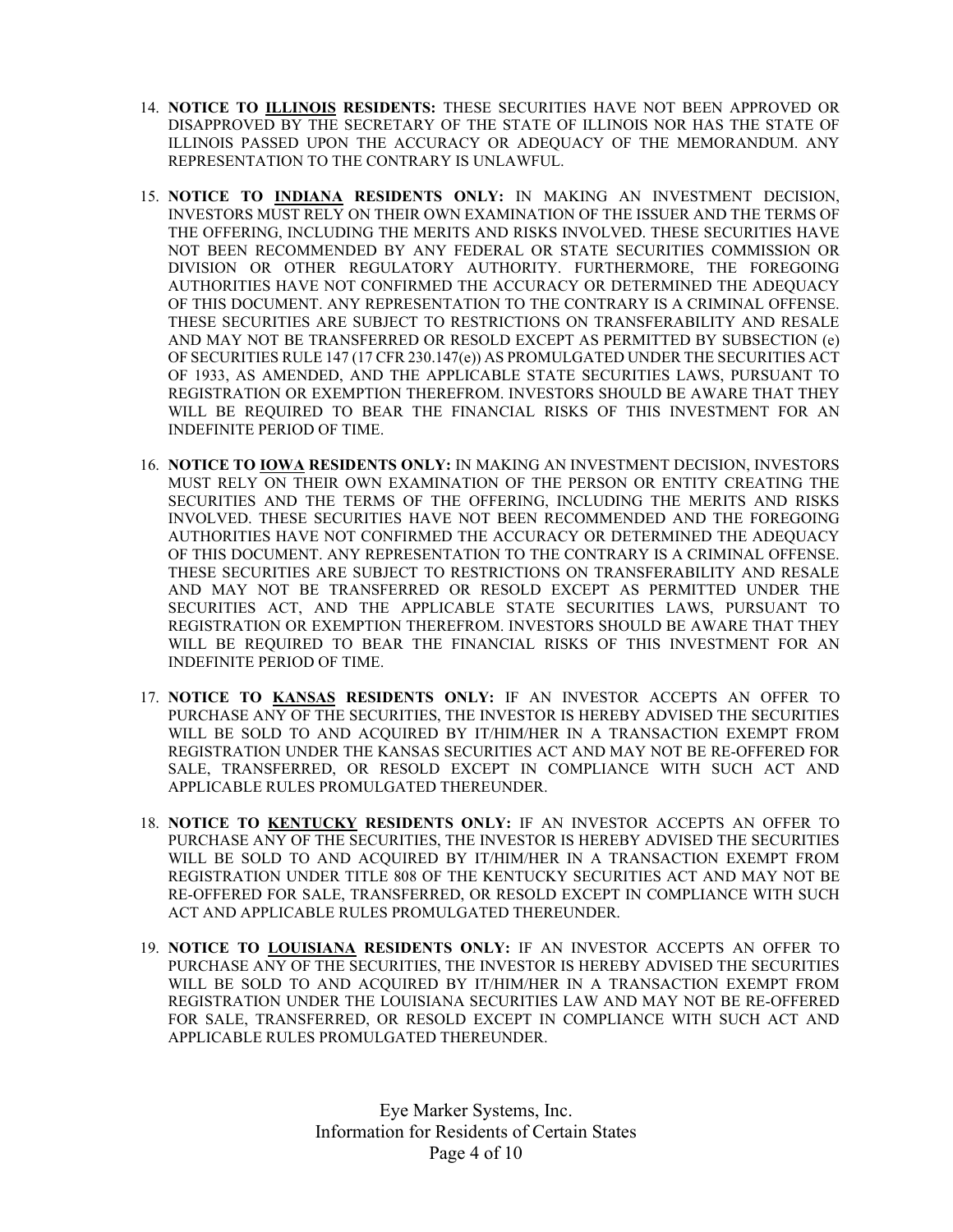- 20. NOTICE TO MAINE RESIDENTS ONLY: THE ISSUER IS REQUIRED TO MAKE A REASONABLE FINDING THAT THE SECURITIES OFFERED ARE A SUITABLE INVESTMENT FOR THE PURCHASER AND THAT THE PURCHASER IS FINANCIALLY ABLE TO BEAR THE RISK OF LOSING THE ENTIRE AMOUNT INVESTED. THESE SECURITIES ARE OFFERED PURSUANT TO AN EXEMPTION UNDER §16202(15) OF THE MAINE UNIFORM SECCURITIES ACT AND ARE NOT REGISTERED WITH THE SECURITIES ADMINISTRATOR OF MAINE. THE SECURITIES OFFERED FOR SALE MAY BE RESTRICTED SECURITIES AND THE HOLDER MAY NOT BE ABLE TO RESELL THE SECURITIES UNLESS: (1) THE SECURITIES ARE REGISTERED UNDER STATE AND FEERAL SECURITIES LAWS, OR (2) AN EXEMPTION IS AVAILABLE UNDER THOSE LAWS.
- 21. NOTICE TO MARYLAND RESIDENTS ONLY: IF YOU ARE A MARYLAND RESIDENT AND YOU ACCEPT AN OFFER TO PURCHASE THESE SECURITIES PURSUANT TO THIS MEMORANDUM, YOU ARE HEREBY ADVISED THAT THESE SECURITIES ARE BEING SOLD AS A TRANSACTION EXEMPT UNDER SECTION 11-602(9) OF THE MARYLAND SECURITIES ACT. THE SHARES HAVE NOT BEEN REGISTERED UNDER SAID ACT IN THE STATE OF MARYLAND. ALL INVESTORS SHOULD BE AWARE THAT THERE ARE CERTAIN RESTRICTIONS AS TO THE TRANSFERABILITY OF THE SHARES.
- 22. NOTICE TO MASSACHUSETTS RESIDENTS ONLY: THESE SECURITIES HAVE NOT BEEN REGISTERED UNDER THE SECURITIES ACT, OR THE MASSACHUSETTS UNIFORM SECURITIES ACT, BY REASON OF SPECIFIC EXEMPTIONS THEREUNDER RELATING TO THE LIMITED AVAILABILITY OF THIS OFFERING. THESE SECURITIES CANNOT BE SOLD, TRANSFERRED, OR OTHERWISE DISPOSED OF TO ANY PERSON OR ENTITY UNLESS THEY ARE SUBSEQUENTLY REGISTERED OR AN EXEMPTION FROM REGISTRATION IS AVAILABLE.
- 23. NOTICE TO MICHIGAN RESIDENTS ONLY: THESE SECURITIES HAVE NOT BEEN REGISTERED UNDER THE MICHIGAN UNIFORM SECURITIES ACT (THE ACT) AND MAY BE TRANSFERRED OR RESOLD BY RESIDENTS OF MICHIGAN ONLY IF REGISTERED PURSUANT TO THE PROVISIONS OF THE ACT, OR IF AN EXEMPTION FROM REGISTRATION IS AVAILABLE. THE INVESTMENT IS SUITABLE IF IT DOES NOT EXCEED 10% OF THE INVESTOR'S NET WORTH (EXCLUDING THE ESTIMATED FAIR MARKET VALUE OF THE INVESTOR'S PRIMARY RESIDENCE).
- 24. NOTICE TO MINNESOTA RESIDENTS ONLY: THESE SECURITIES BEING OFFERED HEREBY HAVE NOT BEEN REGISTERED UNDER CHAPTER 80A OF THE MINNESOTA SECURITIES LAWS AND MAY NOT BE SOLD, TRANSFERRED, OR OTHERWISE DISPOSED OF EXCEPT PURSUANT TO REGISTRATION, OR AN EXEMPTION THEREFROM.
- 25. NOTICE TO MISSISSIPPI RESIDENTS ONLY: THE SHARES ARE OFFERED PURSUANT TO A CLAIM OF EXEMPTION UNDER THE MISSISSIPPI SECURITIES ACT. A REGISTRATION STATEMENT RELATING TO THESE SECURITIES HAS NOT BEEN FILED WITH THE MISSISSIPPI SECRETARY OF STATE OR WITH THE SECURITIES AND EXCHANGE COMMISSION. NEITHER THE SECRETARY OF STATE NOR THE COMMISSION HAS PASSED UPON THE VALUE OF THESE SECURITIES, OR APPROVED OR DISAPPROVED THIS OFFERING. THE SECRETARY OF STATE DOES NOT RECOMMEND THE PURCHASE OF THESE OR ANY OTHER SECURITIES. EACH PURCHASER OF THE SECURITIES MUST MEET CERTAIN SUITABILITY STANDARDS AND MUST BE ABLE TO BEAR AN ENTIRE LOSS OF THIS INVESTMENT. THE SECURITIES MAY NOT BE TRANSFERRED FOR A PERIOD OF ONE (1) YEAR EXCEPT IN A TRANSACTION WHICH IS EXEMPT UNDER THE MISSISSIPPI SECURITIES ACT OR IN A TRANSACTION IN COMPLIANCE WITH THE MISSISSIPPI SECURITIES ACT.
- 26. NOTICE TO MISSOURI RESIDENTS ONLY: THE SECURITIES OFFERED HEREIN WILL BE SOLD TO, AND ACQUIRED BY, THE PURCHASER IN A TRANSACTION EXEMPT UNDER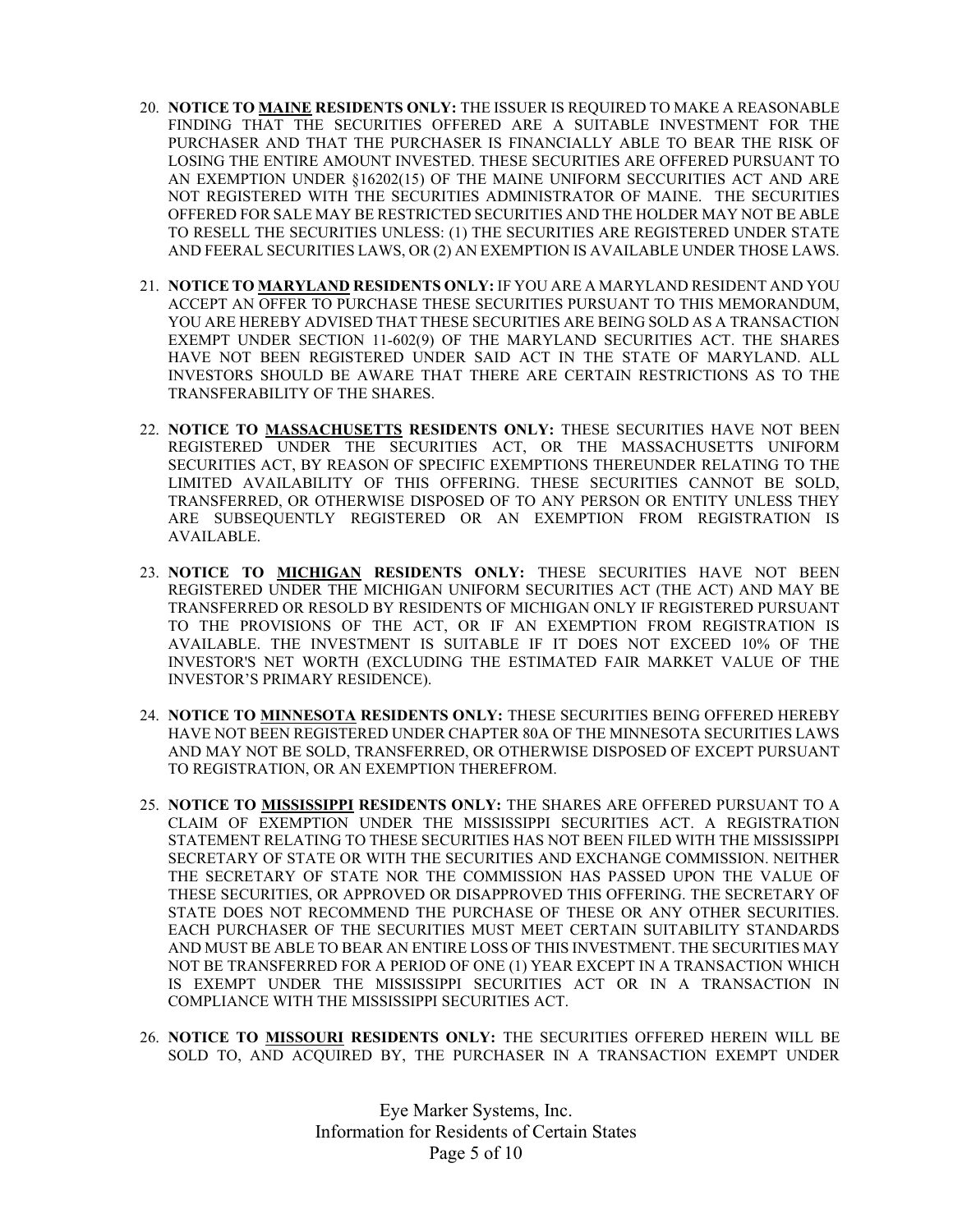SECTION 4.G OF THE MISSOURI SECURITIES LAW OF 1953, AS AMENDED. THESE SECURITIES HAVE NOT BEEN REGISTERED UNDER SAID ACT IN THE STATE OF MISSOURI, UNLESS THE SECURITIES ARE SO REGISTERED, THEY MAY NOT BE OFFERED FOR SALE OR RESOLD IN THE STATE OF MISSOURI, EXCEPT AS A SECURITY, OR IN A TRANSACTION EXEMPT UNDER SAID ACT.

- 27. NOTICE TO MONTANA RESIDENTS ONLY: IN ADDITION TO THE INVESTOR SUITABILITY STANDARDS THAT ARE OTHERWISE APPLICABLE, ANY INVESTOR WHO IS A MONTANA RESIDENT MUST HAVE A NET WORTH (EXCLUSIVE OF HOME, FURNISHINGS AND AUTOMOBILES) IN EXCESS OF FIVE (5) TIMES THE AGGREGATE AMOUNT INVESTED BY SUCH INVESTOR IN THE SHARES.
- 28. NOTICE TO NEBRASKA RESIDENTS ONLY: IN MAKING AN INVESTMENT DECISION, INVESTORS MUST RELY ON THEIR OWN EXAMINATION OF THE ISSUER AND THE TERMS OF THE OFFERING, INCLUDING THE MERITS AND RISKS INVOLVED. THESE SECURITIES HAVE NOT BEEN RECOMMENDED BY ANY FEDERAL OR STATE SECURITIES COMMISSION, DEPARTMENT, OR DIVISION OR OTHER REGULATORY AUTHORITY. FURTHERMORE, THE FOREGOING AUTHORITIES HAVE NOT CONFIRMED THE ACCURACY OR DETERMINED THE ADEQUACY OF THIS DOCUMENT. ANY REPRESENTATION TO THE CONTRARY IS A CRIMINAL OFFENSE. THESE SECURITIES ARE SUBJECT TO RESTRICTIONS ON TRANSFERABILITY AND RESALE AND MAY NOT BE TRANSFERRED OR RESOLD EXCEPT AS PERMITTED BY SUBSECTION (e) OF SEC RULE 147 OR SUBSECTION (e) OF RULE 147A ADOPTED UNDER THE SECURITIES ACT OF 1933 AND THE APPLICABLE STATE SECURITIES LAWS, PURSUANT TO REGISTRATION OR EXEMPTION THEREFROM. INVESTORS SHOULD BE AWARE THAT THEY WILL BE REQUIRED TO BEAR THE FINANCIAL RISKS OF THIS INVESTMENT FOR AN INDEFINITE PERIOD OF TIME.
- 29. NOTICE TO NEVADA RESIDENTS ONLY: IF ANY INVESTOR ACCEPTS ANY OFFER TO PURCHASE THE SECURITIES, THE INVESTOR IS HEREBY ADVISED THE SECURITIES WILL BE SOLD TO AND ACQUIRED BY IT/HIM/HER IN A TRANSACTION EXEMPT FROM REGISTRATION UNDER SECTIONS 90.460 and 90.540 OF THE NEVADA REVISED STATUTES. THE INVESTOR IS HEREBY ADVISED THAT THE ATTORNEY GENERAL OF THE STATE OF NEVADA HAS NOT PASSED ON OR ENDORSED THE MERITS OF THIS OFFERING AND THE FILING OF THE OFFERING WITH THE BUREAU OF SECURITIES DOES NOT CONSTITUTE APPROVAL OF THE ISSUE, OR SALE THEREOF, BY THE BUREAU OF SECURITIES OR THE DEPARTMENT OF LAW AND PUBLIC SAFETY OF THE STATE OF NEVADA. ANY REPRESENTATION TO THE CONTRARY IS UNLAWFUL.
- 30. NOTICE TO NEW HAMPSHIRE RESIDENTS ONLY: NEITHER THE FACT THAT A REGISTRATION STATEMENT OR AN APPLICATION FOR A LICENSE UNDER RSA CHAPTER 421-B HAS BEEN FILED WITH THE STATE OF NEW HAMPSHIRE NOR THE FACT THAT A SECURITY IS EFFECTIVELY REGISTERED OR A PERSON IS LICENSED IN THE STATE OF NEW HAMPSHIRE CONSTITUTES A FINDING BY THE SECRETARY OF STATE THAT ANY DOCUMENT FILED UNDER RSA 421-B IS TRUE, COMPLETE AND NOT MISLEADING. NEITHER ANY SUCH FACT NOR THE FACT THAT AN EXEMPTION OR EXCEPTION IS AVAILABLE FOR A SECURITY OR A TRANSACTION MEANS THAT THE SECRETARY OF STATE HAS PASSED IN ANY WAY UPON THE MERITS OR QUALIFICATIONS OF, OR RECOMMENDED OR GIVEN APPROVAL TO, ANY PERSON, SECURITY, OR TRANSACTION. IT IS UNLAWFUL TO MAKE, OR CAUSE TO BE MADE, TO ANY PROSPECTIVE PURCHASER, CUSTOMER, OR CLIENT ANY REPRESENTATION INCONSISTENT WITH THE PROVISIONS OF THIS PARAGRAPH.
- 31. NOTICE TO NEW JERSEY RESIDENTS ONLY: IF YOU ARE A NEW JERSEY RESIDENT AND YOU ACCEPT AN OFFER TO PURCHASE THESE SECURITIES PURSUANT TO THIS MEMORANDUM, YOU ARE HEREBY ADVISED THAT THIS MEMORANDUM HAS NOT BEEN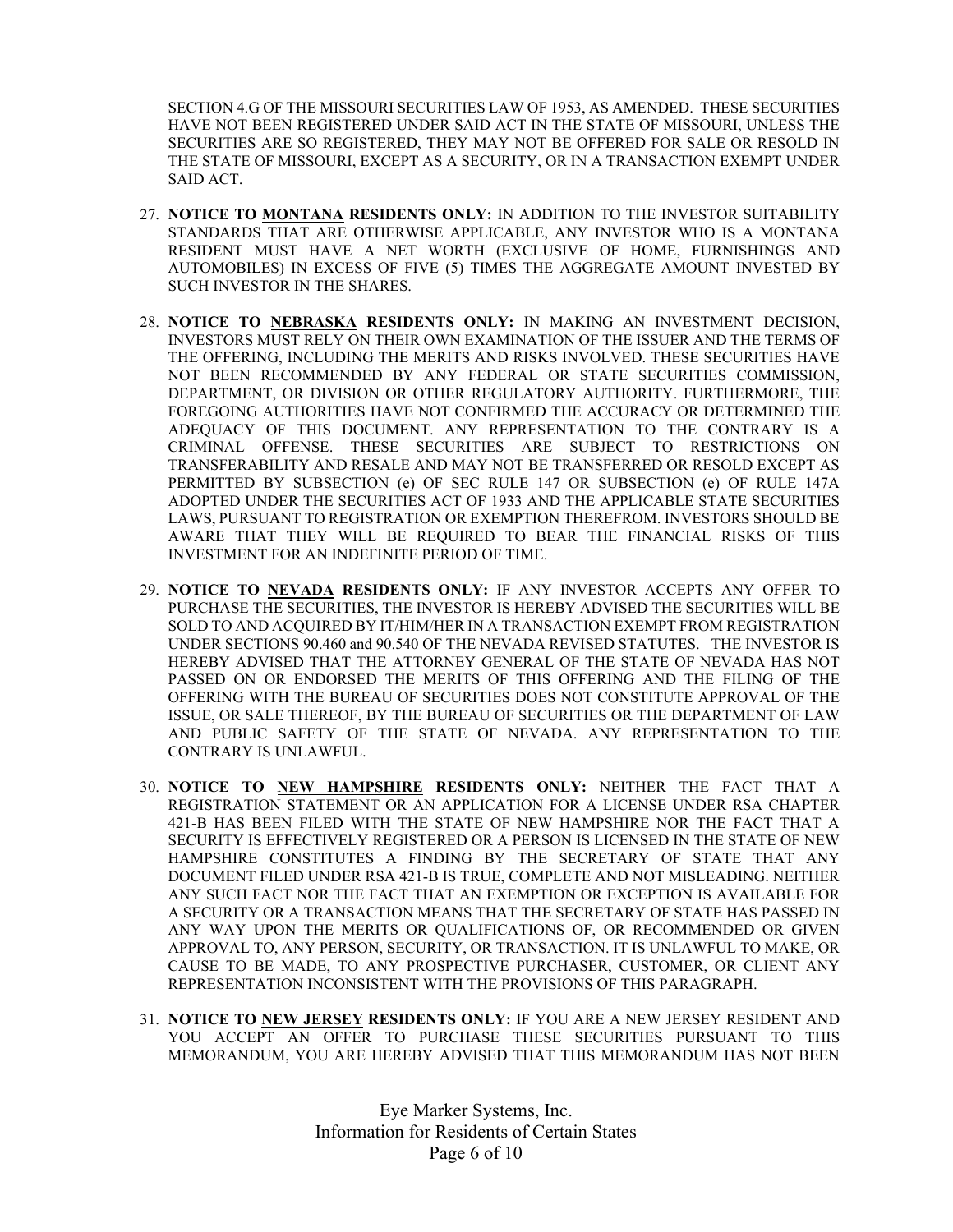FILED WITH OR REVIEWED BY THE ATTORNEY GENERAL OF THE STATE OF NEW JERSEY PRIOR TO ITS ISSUANCE AND USE. THE ATTORNEY GENERAL OF THE STATE OF NEW JERSEY HAS NOT PASSED ON OR ENDORSED THE MERITS OF THIS OFFERING. ANY REPRESENTATION TO THE CONTRARY IS UNLAWFUL.

- 32. NOTICE TO NEW MEXICO RESIDENTS ONLY: THESE SECURITIES HAVE NOT BEEN APPROVED OR DISAPPROVED BY THE SECURITIES DIVISION OF THE NEW MEXICO REGULATION & LICENSING DEPARTMENT NOR HAS THE SECURITIES DIVISION PASSED UPON THE ACCURACY OR ADEQUACY OF THIS MEMORANDUM. ANY REPRESENTATION TO THE CONTRARY IS A CRIMINAL OFFENSE.
- 33. NOTICE TO NEW YORK RESIDENTS ONLY: THIS DOCUMENT HAS NOT BEEN REVIEWED BY THE ATTORNEY GENERAL OF THE STATE OF NEW YORK PRIOR TO ITS ISSUANCE AND USE. THE ATTORNEY GENERAL OF THE STATE OF NEW YORK HAS NOT PASSED ON OR ENDORSED THE MERITS OF THIS OFFERING. ANY REPRESENTATION TO THE CONTRARY IS UNLAWFUL. THE COMPANY HAS TAKEN NO STEPS TO CREATE AN AFTER MARKET FOR THE SHARES OFFERED HEREIN AND HAS MADE NO ARRANGEMENTS WITH BROKERS OF OTHERS TO TRADE OR MAKE A MARKET IN THE SHARES. AT SOME TIME IN THE FUTURE, THE COMPANY MAY ATTEMPT TO ARRANGE FOR INTERESTED BROKERS TO TRADE OR MAKE A MARKET IN THE SECURITIES AND TO QUOTE THE SAME IN A PUBLISHED QUOTATION MEDIUM, HOWEVER, NO SUCH ARRANGEMENTS HAVE BEEN MADE AND THERE IS NO ASSURANCE THAT ANY BROKERS WILL EVER HAVE SUCH AN INTEREST IN THE SECURITIES OF THE COMPANY OR THAT THERE WILL EVER BE A MARKET THEREFOR.
- 34. NOTICE TO NORTH CAROLINA RESIDENTS ONLY: IN MAKING AN INVESTMENT DECISION, INVESTORS MUST RELY ON THEIR OWN EXAMINATION OF THE PERSON OR ENTITY CREATING THE SECURITIES AND THE TERMS OF THE OFFERING, INCLUDING MERITS AND RISKS INVOLVED. THESE SECURITIES HAVE NOT BEEN RECOMMENDED BY ANY FEDERAL OR STATE SECURITIES COMMISSION OR REGULATORY AUTHORITY. FURTHERMORE, THE FORGOING AUTHORITIES HAVE NOT CONFIRMED ACCURACY OR DETERMINED ADEQUACY OF THIS DOCUMENT. REPRESENTATION TO THE CONTRARY IS UNLAWFUL. THESE SECURITIES ARE SUBJECT TO RESTRICTIONS ON TRANSFERABILITY AND RESALE AND MAY NOT BE TRANSFERRED OR RESOLD EXCEPT AS PERMITTED UNDER THE SECURITIES ACT, AND APPLICABLE STATE SECURITIES LAWS, PURSUANT TO REGISTRATION OR EXEMPTION THEREFROM. INVESTORS SHOULD BE AWARE THAT THEY WILL BE REQUIRED TO BEAR THE FINANCIAL RISKS OF THIS INVESTMENT FOR AN INDEFINITE PERIOD OF TIME.
- 35. NOTICE TO NORTH DAKOTA RESIDENTS ONLY: THESE SECURITIES HAVE NOT BEEN APPROVED OR DISAPPROVED BY THE SECURITIES COMMISSIONER OF THE STATE OF NORTH DAKOTA NOR HAS THE COMMISSIONER PASSED UPON THE ACCURACY OR ADEQUACY OF THIS MEMORANDUM. ANY REPRESENTATION TO THE CONTRARY IS A CRIMINAL OFFENSE.
- 36. NOTICE TO OHIO RESIDENTS ONLY: IF AN INVESTOR ACCEPTS AN OFFER TO PURCHASE ANY OF THE SECURITIES, THE INVESTOR IS HEREBY ADVISED THE SECURITIES WILL BE SOLD TO AND ACQUIRED BY IT/HIM/HER IN A TRANSACTION EXEMPT FROM REGISTRATION UNDER SECTION 1707.03 OF THE OHIO SECURITIES LAW AND MAY NOT BE RE-OFFERED FOR SALE, TRANSFERRED, OR RESOLD EXCEPT IN COMPLIANCE WITH SUCH ACT AND APPLICABLE RULES PROMULGATED THEREUNDER.
- 37. NOTICE TO OKLAHOMA RESIDENTS ONLY: THESE SECURITIES ARE OFFERED FOR SALE IN THE STATE OF OKLAHOMA IN RELIANCE UPON AN EXEMPTION FROM REGISTRATION FOR PRIVATE OFFERINGS. THIS MEMORANDUM AND THE INFORMATION CONTAINED HEREIN DOES NOT CONSTITUTE AN APPROVAL, RECOMMENDATION OR ENDORSEMENT,

Eye Marker Systems, Inc. Information for Residents of Certain States Page 7 of 10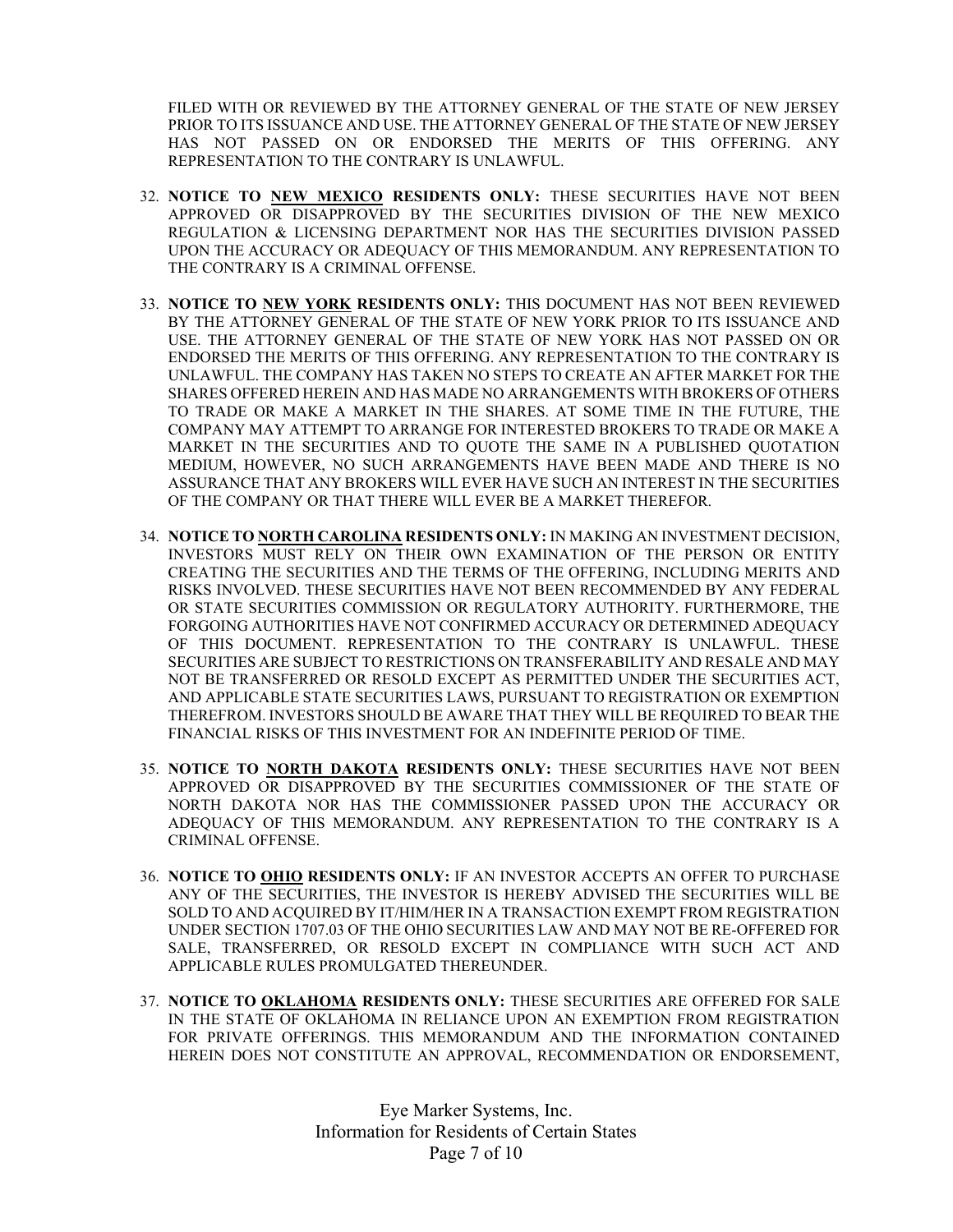AND IN NO SENSE IS TO BE REPRESENTED AS AN INDICATION OF THE INVESTMENT MERIT OF SUCH SECURITIES. ANY SUCH REPRESENTATION IS UNLAWFUL.

- 38. NOTICE TO OREGON RESIDENTS ONLY: THE SECURITIES OFFERED HAVE NOT BEEN REGISTERED WITH THE DEPARTMENT OF CONSUMER AND BUSINESS SERVICES OF THE STATE OF OREGON. THE INVESTOR IS ADVISED THAT THE COMMISSIONER HAS NOT REVIEWED THIS DOCUMENT SINCE THE DOCUMENT IS NOT REQUIRED TO BE FILED WITH THE COMMISSIONER. THE INVESTOR MUST RELY ON THE INVESTOR'S OWN EXAMINATION OF THE COMPANY CREATING THE SECURITIES, AND THE TERMS OF THE OFFERING INCLUDING THE MERITS AND RISKS INVOLVED IN MAKING AN INVESTMENT DECISION ON THESE SECURITIES.
- 39. NOTICE TO PENNSYLVANIA RESIDENTS ONLY: THE SECURITIES OFFERED HAVE NOT BEEN REGISTERED WITH THE PENNSYLVANIA DEPARTMENT OF BANKING AND SECURITIES UNDER PROVISIONS OF THE PENNSYLVANIA SECURITIES ACT OF 1972. ANY REPRESENTATION TO THE CONTRARY IS A CRIMINAL OFFENSE. THE INVESTOR IS ADVISED THAT THE DEPARTMENT HAS NOT REVIEWED THIS DOCUMENT SINCE THE DOCUMENT IS NOT REQUIRED TO BE FILED WITH THE DEPARTMENT. THE INVESTOR MUST RELY ON THE INVESTOR'S OWN EXAMINATION OF THE COMPANY CREATING THE SECURITIES, AND THE TERMS OF THE OFFERING INCLUDING THE MERITS AND RISKS INVOLVED IN MAKING AN INVESTMENT DECISION ON THESE SECURITIES.
- 40. NOTICE TO PUERTO RICO RESIDENTS ONLY: THESE SECURITIES HAVE NOT BEEN APPROVED OR DISAPPROVED BY THE OFFICE OF THE COMMISSIONER OF FINANCIAL INSTITUTIONS ("OCFI"). THE OCFI HAS NOT MADE ANY DETERMINATION REGARDING THE ACCURACY OR ADEQUACY OF THIS MEMORANDUM. ANY REPRESENTATION TO THE CONTRARY IS A CRIMINAL OFFENSE.
- 41. NOTICE TO RHODE ISLAND RESIDENTS ONLY: THESE SECURITIES HAVE NOT BEEN APPROVED OR DISAPPROVED BY THE DEPARTMENT OF BUSINESS REGULATION OF THE STATE OF RHODE ISLAND NOR HAS THE DIRECTOR PASSED UPON THE ACCURACY OR ADEQUACY OF THIS DOCUMENT. ANY REPRESENTATION TO THE CONTRARY IS UNLAWFUL.
- 42. NOTICE TO SOUTH CAROLINA RESIDENTS ONLY: THESE SECURITIES ARE BEING OFFERED PURSUANT TO A CLAIM OF EXEMPTION UNDER THE SOUTH CAROLINA UNIFORM SECURITIES ACT. A REGISTRATION STATEMENT RELATING TO THESE SECURITIES HAS NOT BEEN FILED WITH THE SOUTH CAROLINA SECURITIES COMMISSIONER. THE COMMISSIONER DOES NOT RECOMMEND OR ENDORSE THE PURCHASE OF ANY SECURITIES, NOR DOES IT PASS UPON THE ACCURACY OR COMPLETENESS OF THIS MEMORANDUM. ANY REPRESENTATION TO THE CONTRARY IS A CRIMINAL OFFENSE.
- 43. NOTICE TO SOUTH DAKOTA RESIDENTS ONLY: THESE SECURITIES ARE BEING OFFERED FOR SALE IN THE STATE OF SOUTH DAKOTA PURSUANT TO AN EXEMPTION FROM REGISTRATION UNDER THE SOUTH DAKOTA BLUE SKY LAW, CHAPTER 47-31B, WITH THE DIRECTOR OF THE DIVISION OF SECURITIES OF THE DEPARTMENT OF COMMERCE AND REGULATION OF THE STATE OF SOUTH DAKOTA. NEITHER THE SECURITIES AND EXCHANGE COMMISSION NOR ANY STATE SECURITIES COMMISSION HAS APPROVED OR DISAPPROVED OF THESE SECURITIES OR PASSED UPON THE ADEQUACY OR ACCURACY OF THIS DISCLOSURE DOCUMENT. ANY REPRESENTATION TO THE CONTRARY IS A CRIMINAL OFFENSE.
- 44. NOTICE TO TENNESSEE RESIDENT ONLY: IN MAKING AN INVESTMENT DECISION INVESTORS MUST RELY ON THEIR OWN EXAMINATION OF THE ISSUER AND THE TERMS OF

Eye Marker Systems, Inc. Information for Residents of Certain States Page 8 of 10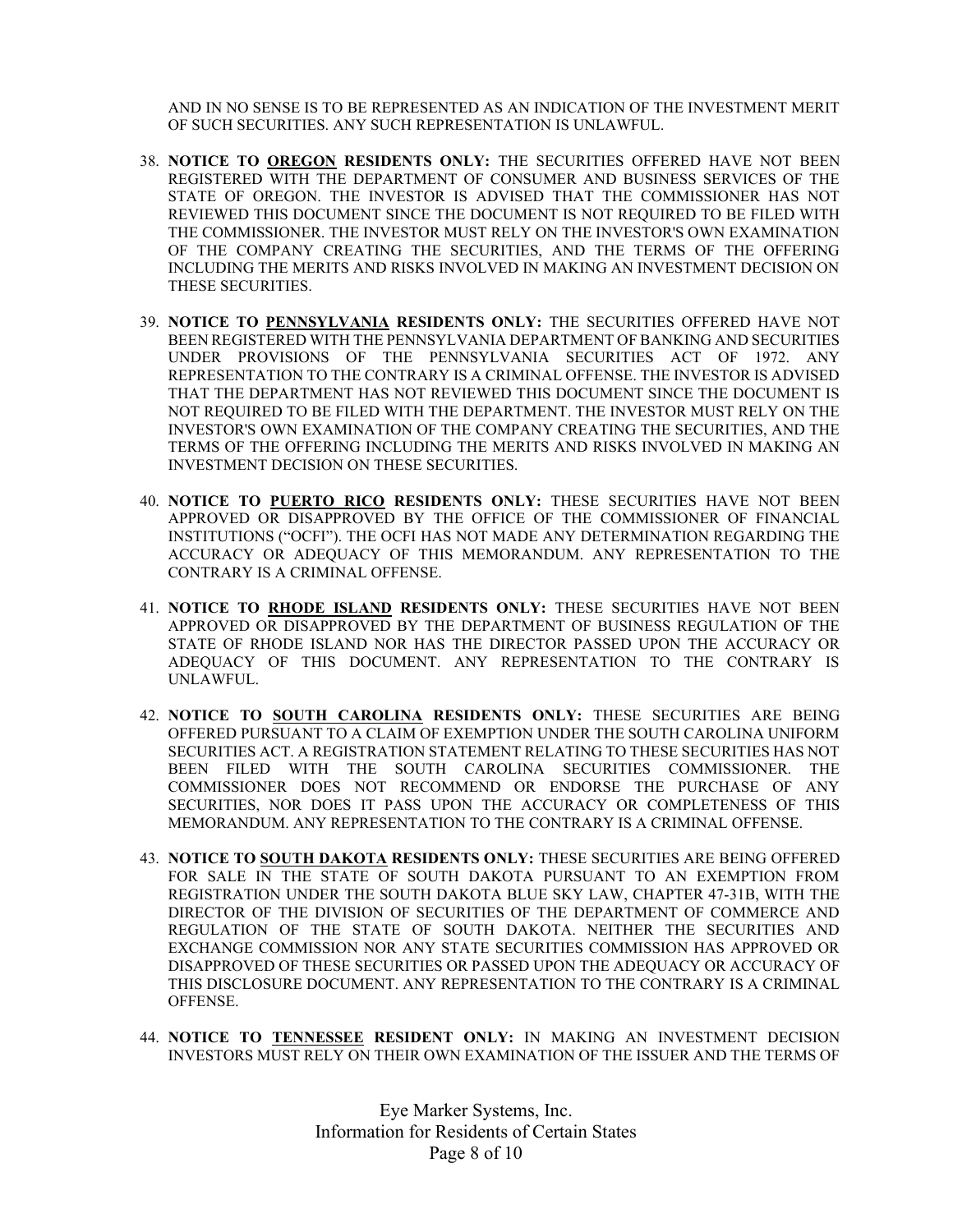THE OFFERING, INCLUDING THE MERITS AND RISKS INVOLVED. THESE SECURITIES HAVE NOT BEEN RECOMMENDED BY ANY FEDERAL OR STATE SECURITIES COMMISSION OR REGULATORY AUTHORITY. FURTHERMORE, THE FOREGOING AUTHORITIES HAVE NOT CONFIRMED THE ACCURACY OR DETERMINED THE ADEQUACY OF THIS DOCUMENT. ANY REPRESENTATION TO THE CONTRARY IS A CRIMINAL OFFENSE. THESE SECURITIES ARE SUBJECT TO RESTRICTIONS ON TRANSFERABILITY AND RESALE AND MAY NOT BE TRANSFERRED OR RESOLD. EXCEPT AS PERMITTED UNDER THE SECURITIES ACT, AND THE APPLICABLE STATE SECURITIES LAWS, PURSUANT TO REGISTRATION OR EXEMPTION THEREFROM. INVESTORS SHOULD BE AWARE THAT THEY MAY BE REQUIRED TO BEAR THE FINANCIAL RISK OF THIS INVESTMENT FOR AN INDEFINITE PERIOD OF TIME.

- 45. NOTICE TO TEXAS RESIDENTS ONLY: THE SECURITIES OFFERED HEREUNDER HAVE NOT BEEN REGISTERED UNDER APPLICABLE TEXAS SECURITIES LAWS AND, THEREFORE, ANY PURCHASER THEREOF MUST BEAR THE ECONOMIC RISK OF THE INVESTMENT FOR AN INDEFINITE PERIOD OF TIME BECAUSE THE SECURITIES CANNOT BE RESOLD UNLESS THEY ARE SUBSEQUENTLY REGISTERED UNDER SUCH SECURITIES LAWS OR AN EXEMPTION FROM SUCH REGISTRATION IS AVAILABLE. FURTHER, PURSUANT TO §109.13 UNDER THE TEXAS ADMINISTRATIVE CODE, THE COMPANY IS REQUIRED TO APPRISE PROSPECTIVE INVESTORS OF THE FOLLOWING: A LEGEND SHALL BE PLACED, UPON ISSUANCE, ON CERTIFICATES REPRESENTING SECURITIES PURCHASED HEREUNDER, AND ANY PURCHASER HEREUNDER SHALL BE REQUIRED TO SIGN A WRITTEN AGREEMENT THAT HE WILL NOT SELL THE SUBJECT SECURITIES WITHOUT REGISTRATION UNDER APPLICABLE SECURITIES LAWS, OR EXEMPTIONS THEREFROM.
- 46. NOTICE TO UTAH RESIDENTS ONLY: THESE SECURITIES ARE BEING OFFERED IN A TRANSACTION EXEMPT FROM THE REGISTRATION REQUIREMENTS OF THE UTAH SECURITIES ACT. THE SECURITIES CANNOT BE TRANSFERRED OR SOLD EXCEPT IN TRANSACTIONS WHICH ARE EXEMPT UNDER THE ACT OR PURSUANT TO AN EFFECTIVE REGISTRATION STATEMENT UNDER THE ACT OR IN A TRANSACTION WHICH IS OTHERWISE IN COMPLIANCE WITH THE ACT.
- 47. NOTICE TO VERMONT RESIDENTS ONLY: THESE SECURITIES HAVE NOT BEEN APPROVED OR DISAPPROVED BY THE SECURITIES DIVISION OF THE STATE OF VERMONT NOR HAS THE COMMISSIONER PASSED UPON THE ACCURACY OR ADEQUACY OF THIS DOCUMENT. ANY REPRESENTATION TO THE CONTRARY IS UNLAWFUL.
- 48. NOTICE TO VIRGINIA RESIDENTS ONLY: IF AN INVESTOR ACCEPTS AN OFFER TO PURCHASE ANY OF THE SECURITIES, THE INVESTOR IS HEREBY ADVISED THE SECURITIES WILL BE SOLD TO AND ACQUIRED BY IT/HIM/HER IN A TRANSACTION UNDER SECTION 13.1- 514 OF THE VIRGINIA SECURITIES ACT AND MAY NOT BE RE-OFFERED FOR SALE, TRANSFERRED, OR RESOLD EXCEPT IN COMPLIANCE WITH SUCH ACT AND APPLICABLE RULES PROMULGATED THEREUNDER.
- 49. NOTICE TO WASHINGTON RESIDENTS ONLY: THESE SECURITIES HAVE NOT BEEN REGISTERED UNDER THE SECURITIES ACT OF 1933 OR THE SECURITIES ACT OF WASHINGTON, CHAPTER 21.20 RCW NOR HAVE THEY BEEN APPROVED OR DISAPPROVED BY THE SECURITIES EXCHANGE COMMISSION OR THE DEPARTMENT OF FINANCIAL INSTITUTIONS, SECURITIES DIVISION AND NEITHER THE EXCHANGE COMMISSION NOR SECURITIES DIVISION HAVE PASSED UPON THE ACCURACY OR ADEQUACY OF THIS PRIVATE PLACEMENT MEMORANDUM AND THEREFORE, THESE SECURITIES CANNOT BE RESOLD UNLESS THEY ARE REGISTERED UNDER RCW CHAPTER 21.20, OR UNLESS AN EXEMPTION FROM REGISTRATION IS MADE AVAILABLE.